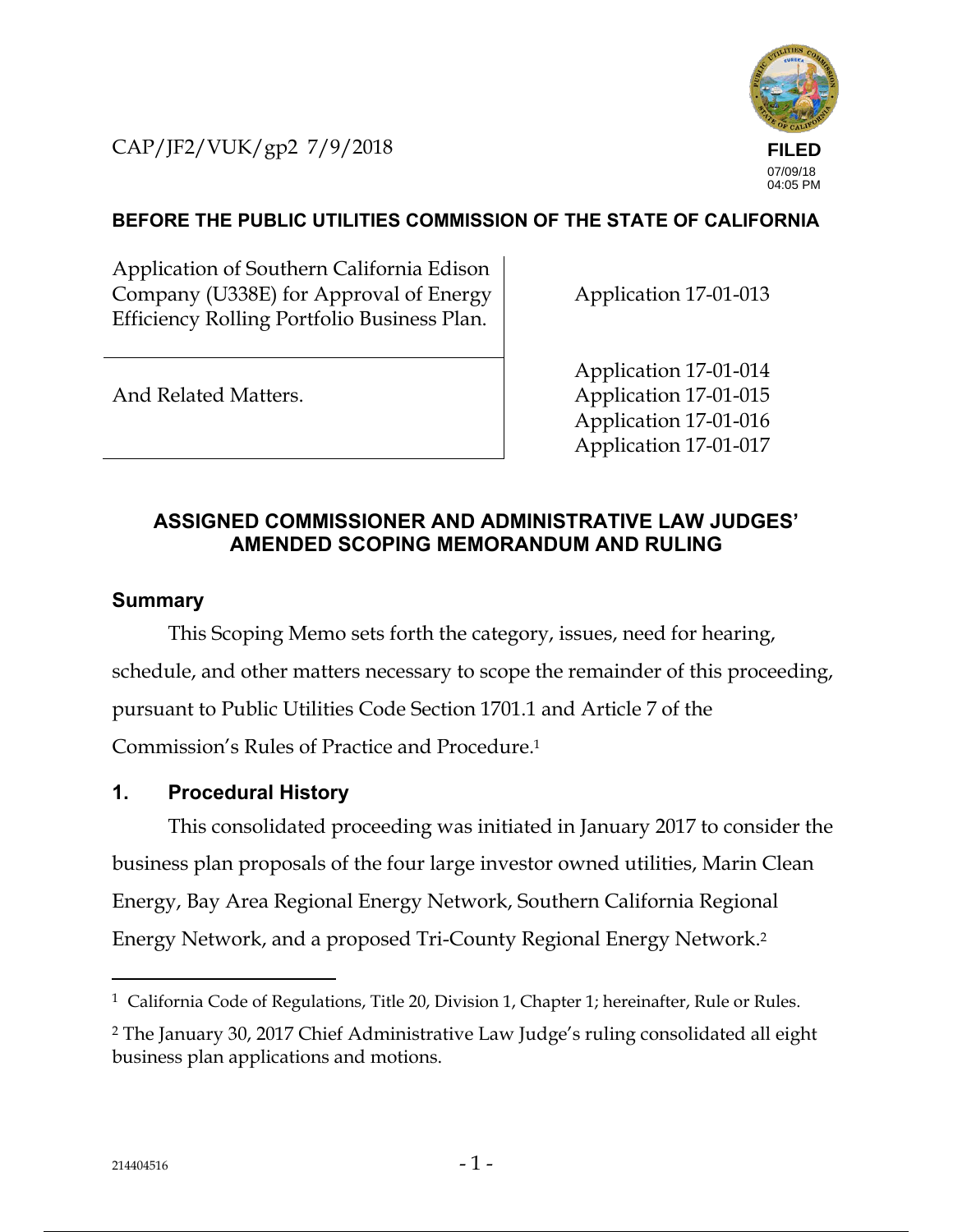The April 14, 2017 scoping memo stated our intention to conclude this proceeding by July 15, 2018. Since that time, the Commission has adopted a third party solicitation framework in Decision (D.) 18-01-004 and disposed of the business plan applications and motions in D.18-05-041. Several discrete items for which we anticipate the need for further deliberation remain within scope of this proceeding.

Thus, this amended scoping memo updates the expected scope and schedule for the remainder of this proceeding.

#### **2. Scope**

Items in scope for the remainder of this proceeding, and discussed further below, include: 1) workforce quality standards, 2) terms and conditions for third party contracts and local government partnership contracts, and 3) measurement and verification guidance for measuring energy savings. Furthermore, it is worth noting that development of standard terms and conditions will be an iterative process. As noted below, while a decision adopting some contract terms and conditions is scheduled for the end of 2018, this schedule or a change in this schedule should neither postpone issuance of solicitations for new third party or statewide programs, nor should parties expect that the first decision adopting standard terms and conditions will close the discussion on this topic. Our expectation is that as standard terms and conditions are developed and adopted by the Commission, they will be included into contracts on a going forward basis and will not be retroactively applied.

#### **2.1. Workforce quality standards**

In D.18-05-041 we stated our intent to consider the potential for going beyond the flexible workforce quality standards terms proposed by the investor owned utilities as part of the modifiable third party contract terms and

 $-2-$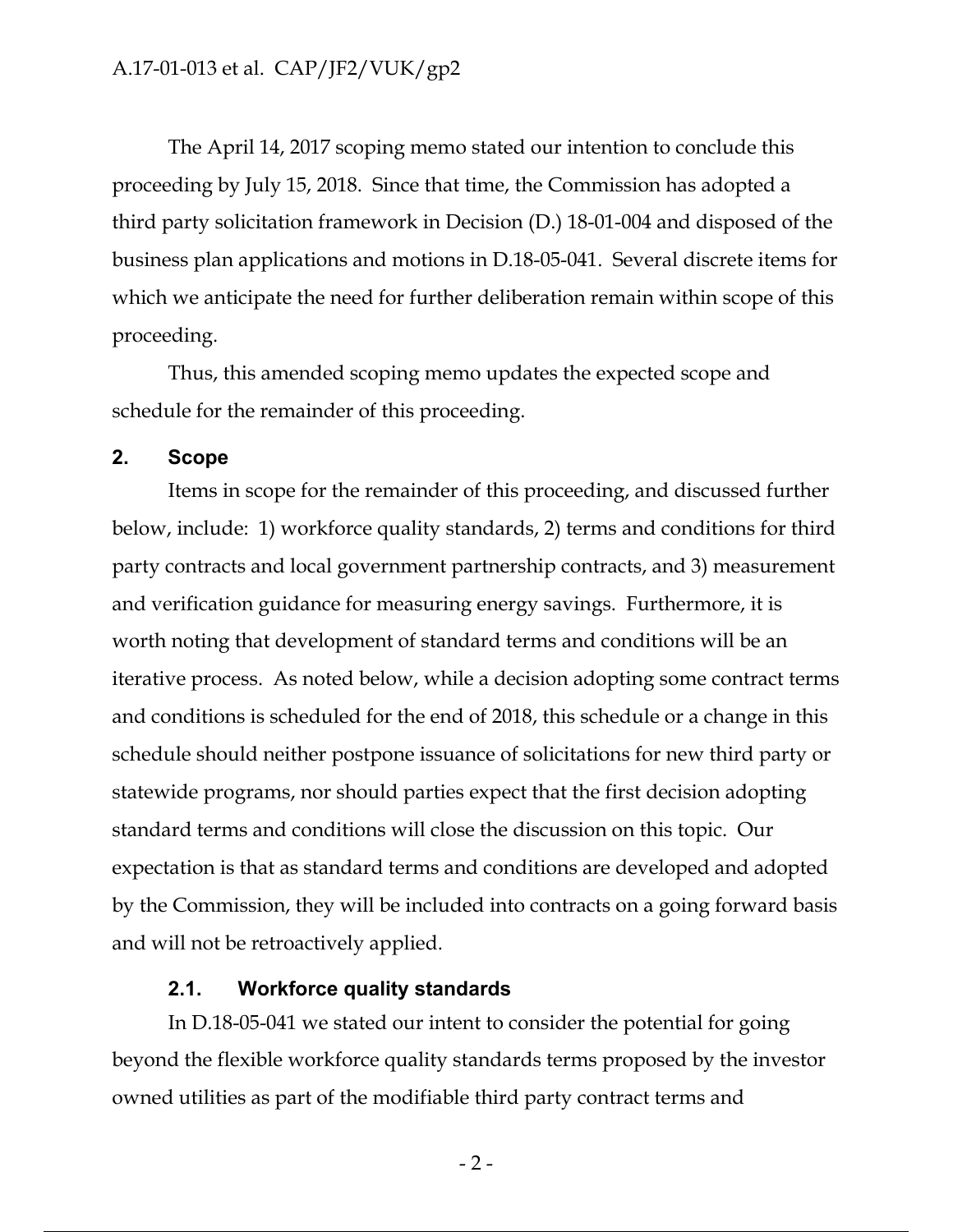conditions. In particular, although D.18-05-041 declined to adopt specific requirements that were proposed generally for HVAC and lighting projects, we made clear our interest in exploring those proposed standards after we afford parties a further opportunity to comment on the standards and/or further specify the types of projects to which they should apply, to consider their possible interactions with existing standards, to consider their costs and benefits and the availability of workers who meet the standards, and to consider whether or how these standards can apply to energy efficiency programs designed by Program Administrators in addition to third party contracts. We intend to issue a separate ruling to seek parties' input on these issues.

## **2.2. Terms and conditions for third party and local government partnership contracts**

Pursuant to D.18-01-004, on March 19, 2018 the investor owned utilities filed a joint motion for approval of proposed terms and conditions for third party contracts. Parties filed responses to the joint motion on April 3, 2018. We are currently reviewing the joint motion and parties' responses. We intend to dispose of the joint motion, and adopt workforce quality standards that would apply either to third party programs or to all programs, via a Commission decision later this year.

Also, pursuant to D.18-05-041, the investor owned utilities must select one company (from among the four) to file a motion proposing a standard contract for local government partnerships no later than September 4, 2018. We also intend to dispose of this motion, either along with the joint motion for third party contracts and workforce standards or in a separate ruling or decision.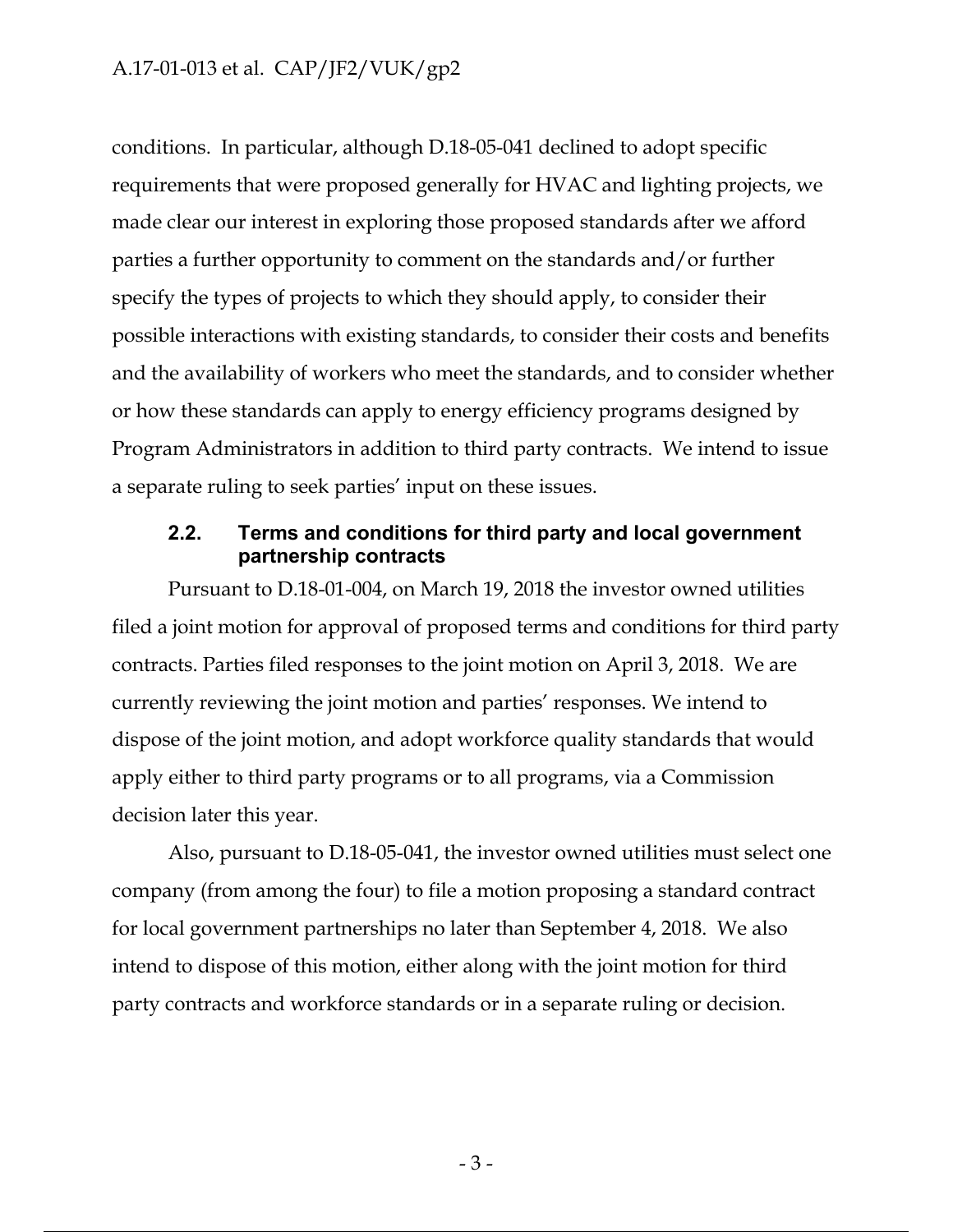## **2.3. Measurement and verification guidance**

Pursuant to D.18-01-004, a March 23, 2018 ruling invited comments on an initial set of proposed normalized metered energy consumption (NMEC) and other measurement and verification (M&V) rules and guidelines for program implementation. The ruling also proposes to sunset, as of the effective date of the approved business plans, the expedited filing and review procedures adopted in the High Opportunity Programs and Projects (HOPPs) Ruling for programs and projects proposed under AB 802 requirements.

Following our review of the May 14, 2018 comments and May 30, 2018 reply comments on the ruling, we intend to issue a final ruling or decision outlining a process for updating NMEC and other M&V guidance.

#### **3. Schedule**

The table below outlines a general schedule that we intend to follow for the remaining issues in this proceeding for which activities are currently planned. The table is divided into areas for each of the topics addressed in Section 2.1 through 2.3 above.

Subsequent ruling(s) will further specify the exact dates for comments and reply comments to be due, and any other relevant details such as workshop dates or other planned activities.

Additional workshops may be scheduled later on some of the topics. If there are any additional workshops in this proceeding, notice of such workshops will be posted on the Commission's Daily Calendar to inform the public that a decision-maker or an advisor may be present at those meetings or workshops. Parties shall check the Daily Calendar regularly for such notices.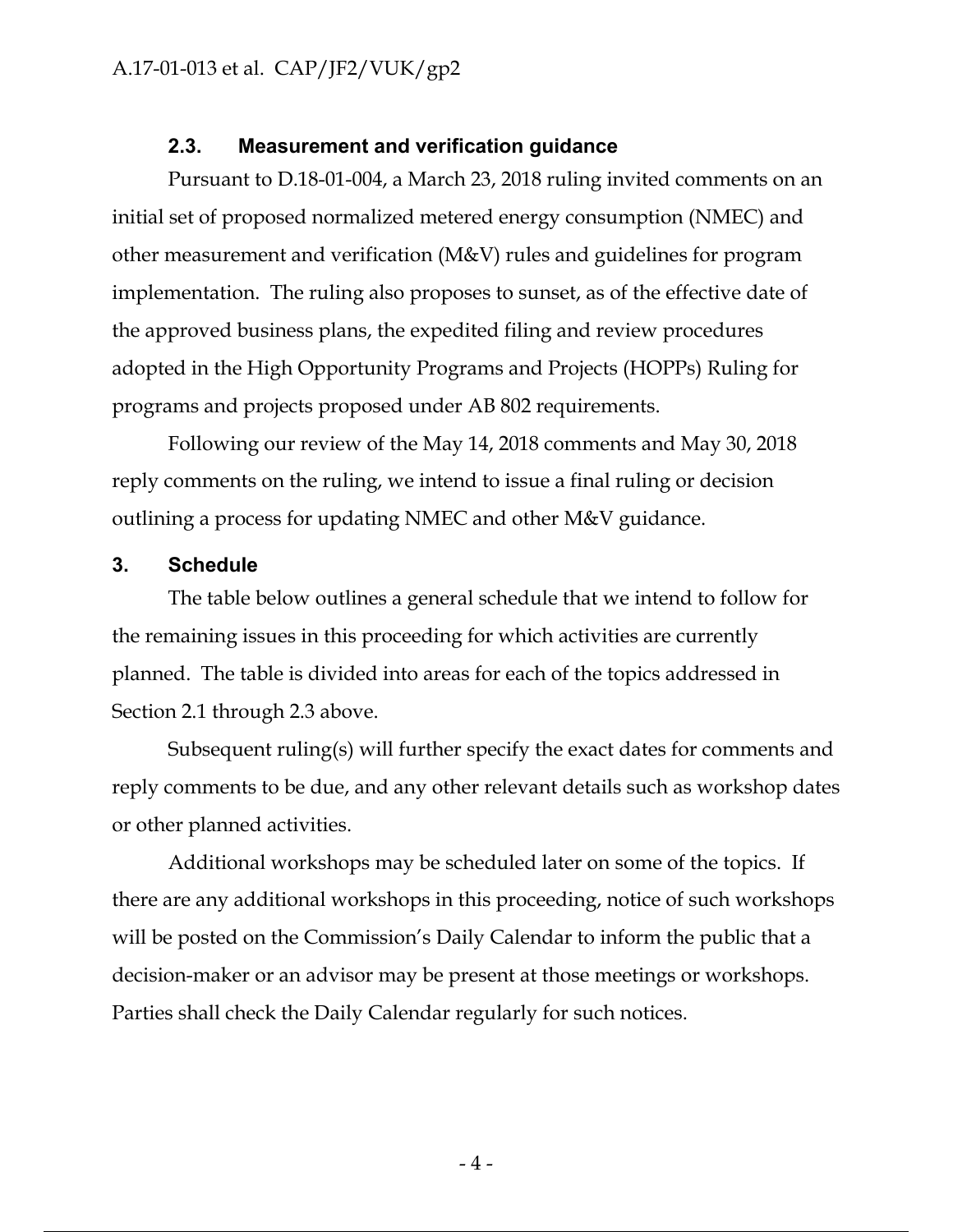| Date                                                            | Event                                                                                                                                                                          |
|-----------------------------------------------------------------|--------------------------------------------------------------------------------------------------------------------------------------------------------------------------------|
| <b>Proposed Workforce Quality Standards;</b>                    |                                                                                                                                                                                |
| <b>Terms and Conditions for Third Party Contracts</b>           |                                                                                                                                                                                |
| <b>July 2018</b>                                                | Ruling on proposed workforce quality standards                                                                                                                                 |
| July - August 2018                                              | Comments on ruling re: workforce quality standards                                                                                                                             |
| 4 <sup>th</sup> Quarter 2018                                    | Proposed Decision addressing terms and conditions for third<br>party contracts, and workforce quality standards for both<br>third-party and program administrator-run programs |
| Terms and Conditions for Local Government Partnership Contracts |                                                                                                                                                                                |
| September 4, 2018                                               | Motion for approval of standard contract for local<br>government partnerships                                                                                                  |
| September 19, 2018                                              | Responses to motion re: standard contract for local<br>government partnerships                                                                                                 |
| $4th$ Quarter 2018 /<br>1st Quarter 2019                        | Ruling or Proposed Decision addressing terms and conditions<br>for local government partnership contracts                                                                      |
| <b>NMEC Guidance</b>                                            |                                                                                                                                                                                |
| 4th Quarter 2018                                                | Final ruling or decision on NMEC guidance, process for staff<br>updating of NMEC guidance                                                                                      |

The assigned Commissioner or assigned ALJs may modify this schedule as necessary to promote the efficient management and fair resolution of this proceeding. Additional dates may be scheduled as additional issues within the scope are raised that must be addressed or decided.

It is the Commission's intent to complete this proceeding within 18 months of the date this Scoping Memo is filed. This deadline may be extended by order of the Commission. (Public Utilities Code Section 1701.5(a).)

# **4. Categorization, Need for Hearing, and Presiding Officer**

We confirm the categorization of this proceeding is ratesetting and may require hearings. Anyone who disagrees with this categorization must file an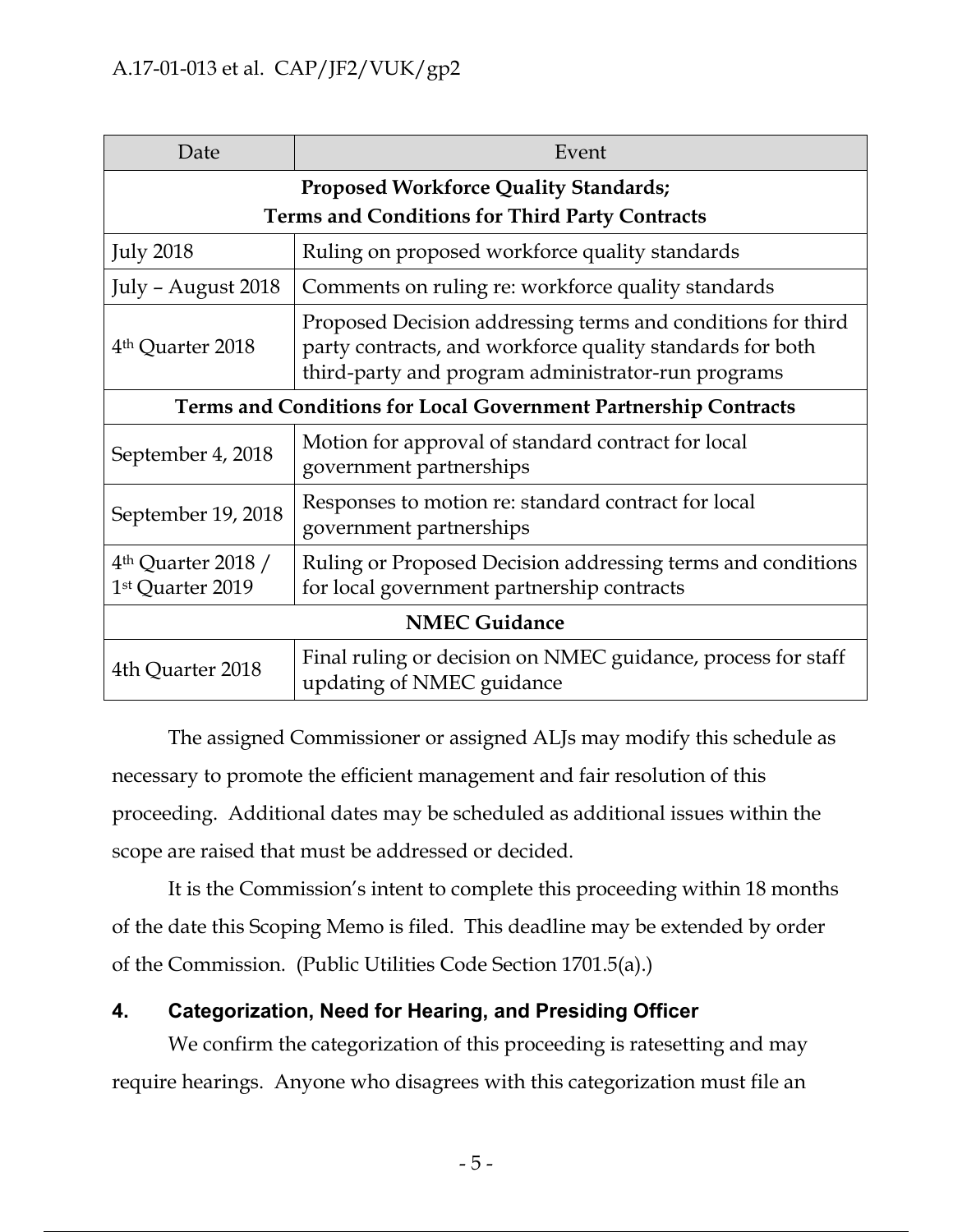appeal of the categorization no later than ten days after the date of this scoping ruling (See Rule 7.6).

Carla J. Peterman is the assigned Commissioner and Julie A. Fitch and Valerie U. Kao are the assigned ALJs. Pursuant to Public Utilities Code Section 1701.3 and Rule 13.2, Julie A. Fitch and Valerie U. Kao are designated as Presiding Officers.

## **5.** *Ex Parte* **Communications**

In a ratesetting proceeding such as this one, *ex parte* communications with the assigned Commissioner, other Commissioners, their advisors, and the ALJs are only permitted as described in Public Utilities Code Section 1701.3 and Article 8 of the Commission's Rules of Practice and Procedure.3

## **6. Filing, Service, and Service List**

 $\overline{a}$ 

The official service list is on the Commission's web site. Parties should confirm that their information on the service list is correct, and serve notice of any errors on the Commission's Process Office, the service list, and the ALJs. Persons may become a party pursuant to Rule 1.4.

When serving any document, each party must ensure that it is using the current official service list on the Commission's web site.

This proceeding continues to follow the electronic service protocols set forth in Rule 1.10. All parties to this proceeding shall serve documents and pleadings using electronic mail, whenever possible, transmitted no later than 5:00 p.m., on the date scheduled for service to occur. Parties are reminded, when

<sup>&</sup>lt;sup>3</sup> The amended Rules of Practice and Procedure, implementing statutory amendments pursuant to SB 215, 2016-2017 Reg. Sess. (Ca. 2017), went into effect on April 1, 2018.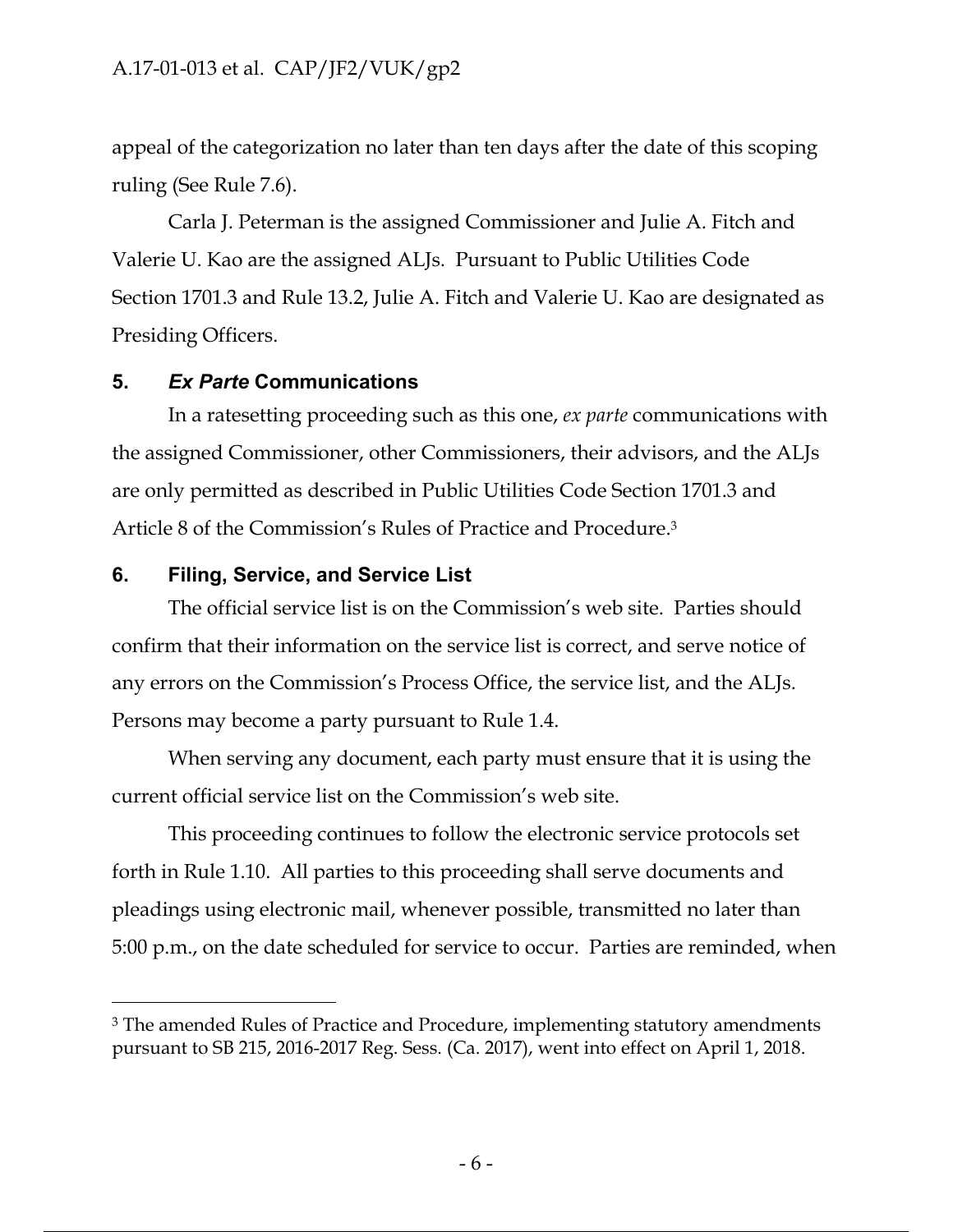serving copies of documents, that the document format must be consistent with the requirements set forth in Rules 1.5 and 1.6.

Parties are reminded to serve documents to the assigned ALJs and assigned Commissioner and advisors in electronic format only. Parties are directed not to serve a paper copy to the assigned ALJs or assigned Commissioner's office.

Persons who are not parties but who wish to receive electronic service of documents filed in the proceeding may contact the Process Office at process\_office@cpuc.ca.gov to request addition to the "Information Only" category of the official service list pursuant to Rule 1.9(f).

## **7. Public Advisor**

Any person interested in participating in this proceeding who is unfamiliar with the Commission's procedures or who has questions about the electronic filing procedures is encouraged to obtain more information at http://consumers.cpuc.ca.gov/pao/ or contact the Commission's Public Advisor at (866)849-8390 or (415)703-2074 or (866)836-7825 (TTY), or send an email to public.advisor@cpuc.ca.gov.

#### **IT IS RULED** that:

1. The remaining scope of this proceeding is as described herein.

2. This proceeding will be completed within 18 months of the date of issuance of this amended Scoping Memo.

3. Hearings may be needed for this proceeding; a final determination will be made later.

4. The schedule for the proceeding is set as described herein.